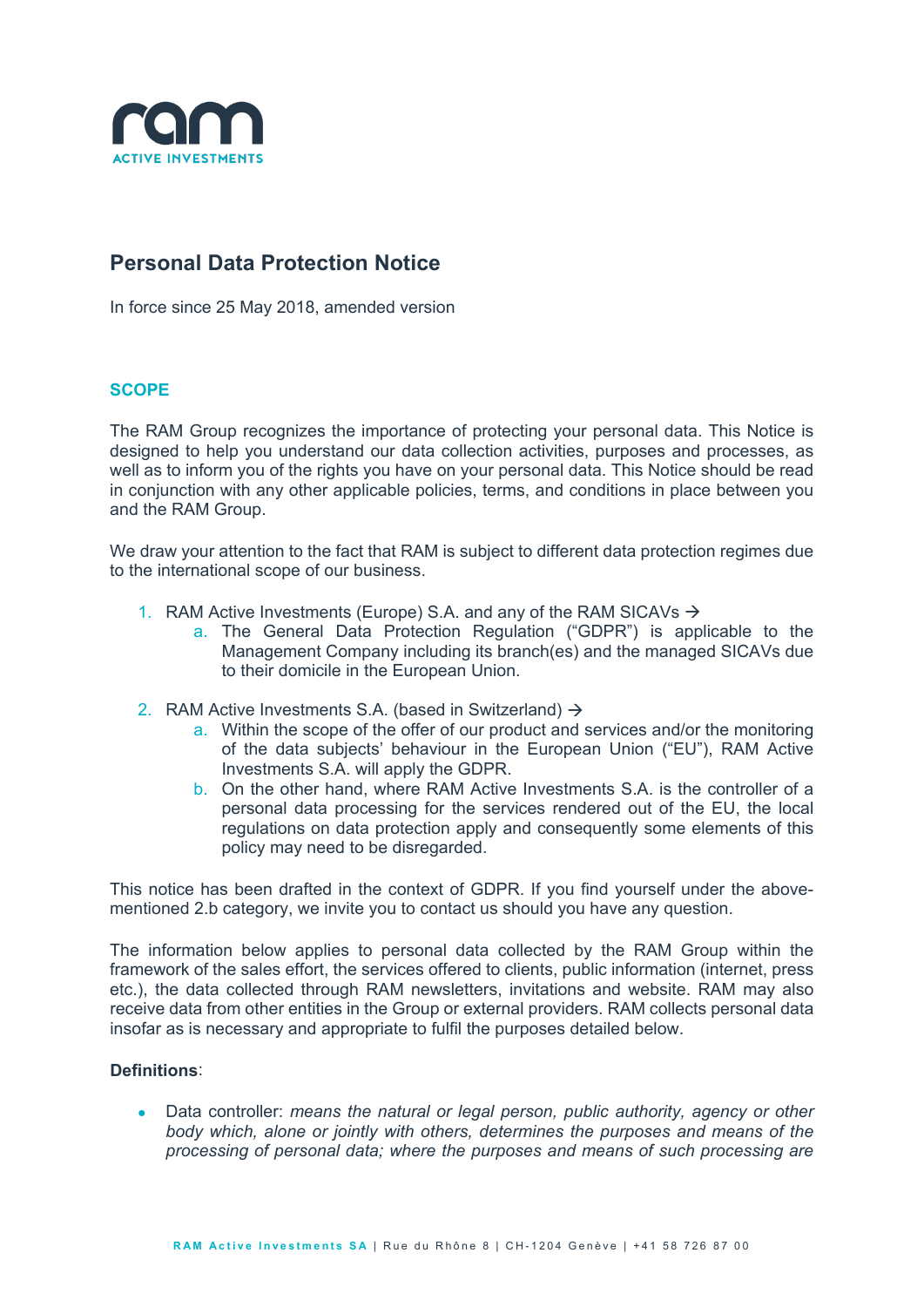

*determined by Union or Member State law, the controller or the specific criteria for its nomination may be provided for by Union or Member State law*;

- o For the purpose of this Notice, RAM or RAM Group refers to *RAM Active Investments (Europe) S.A*. 51, avenue John F. Kennedy, L-1855 Luxembourg which includes its branch(es), RAM SICAVs (*RAM (Lux) Systematic FUNDS, RAM (Lux) Tactical FUNDS* and *RAM (Lux) Tactical FUNDS II*) all of them with domicile in 14 boulevard Royal L-2449 Luxembourg and/or *RAM Active Investments S.A.* Rue du Rhône 8 CH-1204 Geneva) in the quality of data controller(s).
- o Should RAM be considered as a data processor with regards to a specific situation, changes may apply to this Notice.
- Data processor: *means a natural or legal person, public authority, agency or other body which processes personal data on behalf of the controller.*
- Personal data: *means any information relating to an identified or identifiable natural person*.
- Processing: *means any operation or set of operations which is performed on personal data or on sets of personal data, whether or not by automated means, such as collection, recording, organisation, structuring, storage, adaptation or alteration, retrieval, consultation, use, disclosure by transmission, dissemination or otherwise making available, alignment or combination, restriction, erasure or destruction.*

## **INFORMATION CONCERNED**

The **categories** of personal data that RAM may process include: personal, professional and contact details (e.g., name, work address, telephone numbers and email addresses), identification information (e.g., passport details), work history (e.g., work function, education, training and details of former employment), device details, financial information, billing information, online usage details (e.g. page tracking, downloads, profile views through the website and mailings). It could also include other information such as all data collected during the onboarding process.

To the extent required by applicable law, RAM may record and monitor electronic communications (including but not limited to e-mail and telephone) to ensure compliance with our legal and regulatory obligations and internal policies and for any the purposes outlined below.

RAM does not seek to collect or process any sensitive data unless there is legal or regulatory obligation to do so (mainly concerning anti-money laundering and counter terrorism financing contexts).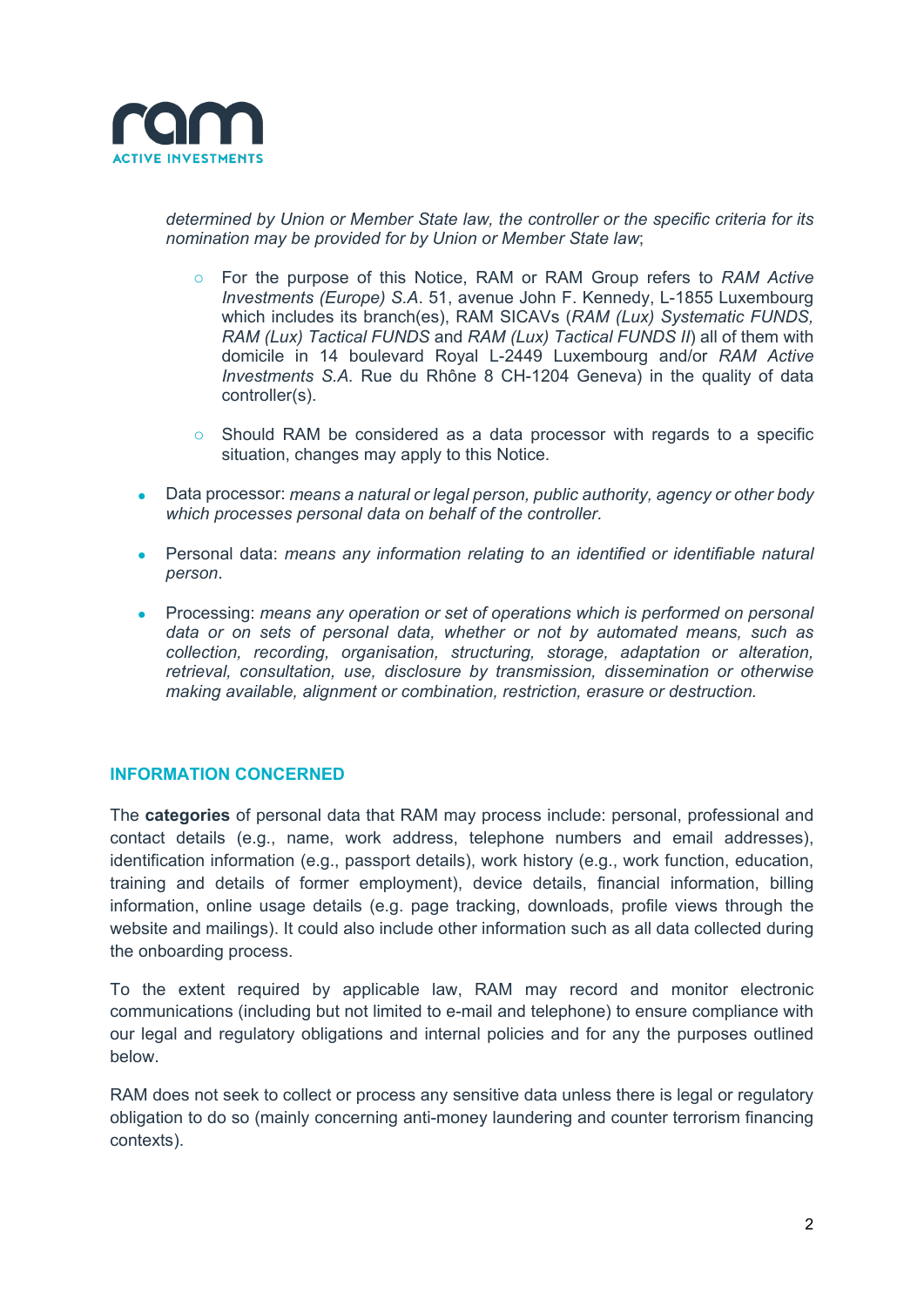

## **PERSONAL DATA PROCESSING**

With regards to applicable laws and regulations, RAM may rely on one or more of the following specific lawful processing bases:

- RAM has obtained your express consent:
- RAM processes data on a contractual basis;
- There is a legal reason for the processing:
- It is necessary to protect the vital interests of an individual;
- There is a public interest:
- RAM has a legitimate interest on the processing for the purpose of promoting, operating or managing its business and this legitimate interest does not supersede your interest, fundamental rights and/or freedoms. In case you are invested, have a contractual relationship or a recent contact by email, phone or meeting with us, we estimate that we have a legitimate interest in keeping you informed about our product and corporate developments.

RAM has identified the following purposes of data processing:

## • *Operational and commercial purposes*

- $\circ$  General fund operations: transactions and flows management<sup>[1](#page-2-0)</sup>: administrative tasks including corporate secretarial services, follow-up of specific businesses etc.;
- o Customer relationship management: CRM system, customer satisfaction research, new business prospecting, invitation to events, creation of statistics of your preferences and needs (including behavioural analysis - profiling) through our communications/website, providing individuals with information concerning products and services which we believe will be of interest etc.;
- o General customer care management: statistics of personal preferences and needs (including behavioural analysis) to balance the interests of each party;
- o General website visits management: analysis of the clients' interests (incl. 'cookies' technology – Please refer to the cookies policy on this website).

#### • *Compliance with legal and regulatory obligations*

- o Anti-money laundering / counter-terrorist financing checks, Compliance and Risk Management (customer due diligence, Know your customer obligations etc.);
- o Tax reporting including CRS/FATCA;
- o General management of products / services: subscriptions, registers etc.;
- $\circ$  Compliance with any additional requirement of association memberships, voluntary codes and/or standards RAM decides to adopt or good practices;
- o IT Security;
- $\circ$  The detection, investigation and prevention of fraud and other crimes or malpractices;

<span id="page-2-0"></span> <sup>1</sup> More precisely, it includes the services rendered by the Transfer, registrar and paying agents: subscription and redemption of shares, update the register of investors, execute corporate actions applicable to the shares, manage cash flows, secretarial services etc.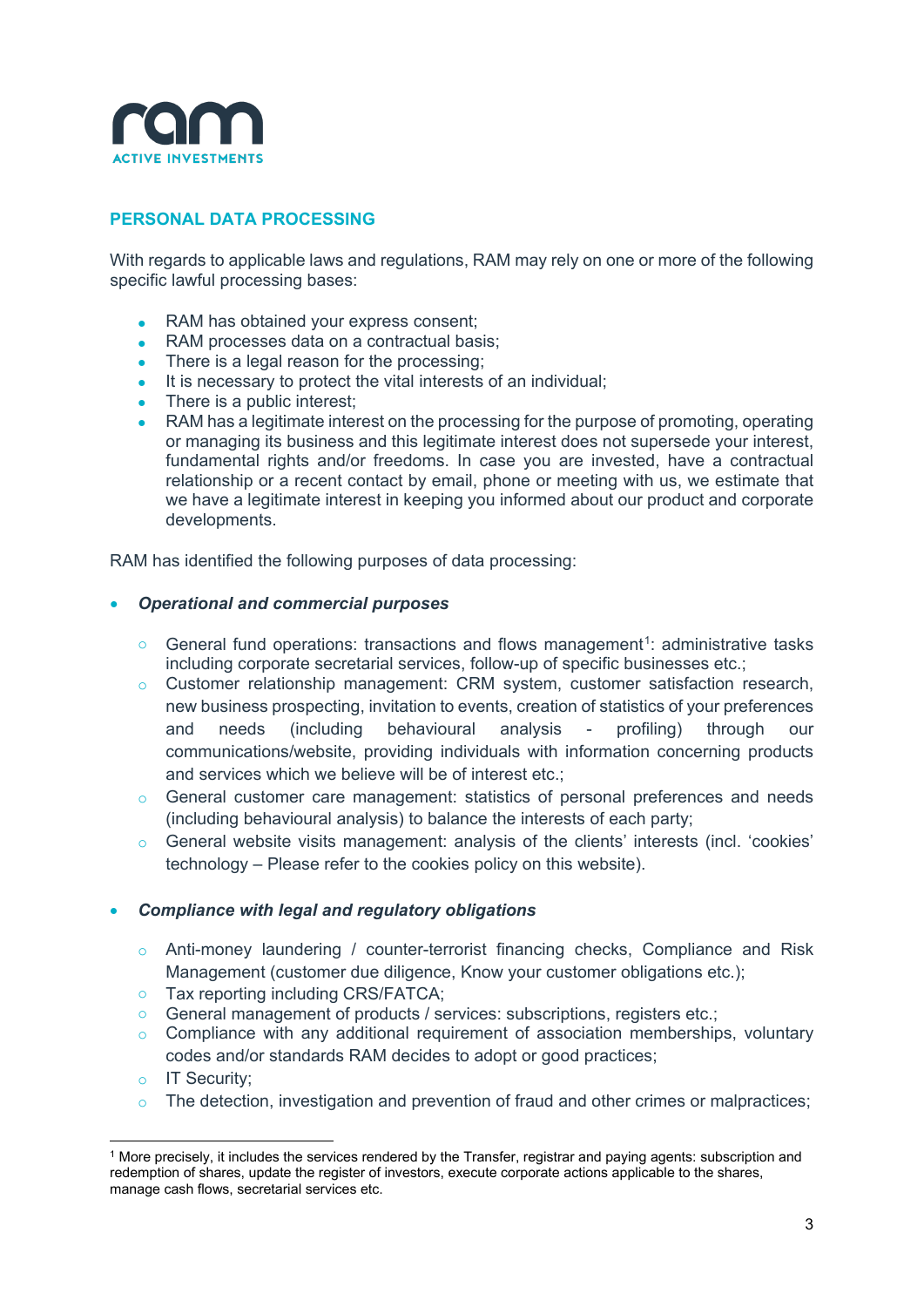

- o The handling of complaints;
- o Any other legal obligation.

The source of the personal data can either come directly from you, your Company, from any public accessible source or from any of the processors RAM has engaged with.

## **DISCLOSURE OF DATA TO THIRD PARTIES**

Your personal data may be collected, disclosed and/or processed for the above-mentioned purposes to:

- Any organization within the RAM Group, EU and non-EU processors for the purpose of a specific processing (transfer agent, distributors, central administration…), auditors of any of RAM SICAV, RAM Active Investment (Europe) S.A. and RAM Active Investments S.A., service providers (telephone, IT, compliance solutions…), financial authorities such as the CSSF and FINMA, governmental or law enforcement agencies or any person RAM reasonably deems is necessary for the processing purposes outlined above.
- Selected entities which have a contractual relationship with RAM in order to execute whole or parts of the services provided by RAM (incl. their respective advisers and insurers, and in relation to the transfer of RAM's contractual rights and/or obligations).

Should you need any further information on the above-mentioned entities, we invite you to contact us.

Data processors will only have access to the necessary data and will be subject to specific contractual obligations to: (i) process the personal data in accordance with RAM's prior written instructions; and (ii) use measures to protect the confidentiality and security of the personal data; together with any additional requirements under applicable law.

Due to the international structure of RAM's business, the transmissions of the abovementioned information may imply transferring personal data out of the EU within the entities being part of the RAM Group and to third parties as noted above. The third countries identified are considered by the European Commission as providing an adequate level of protection. Any data transfer is always executed in respect of applicable laws and regulations and based on lawful processing.

#### **DATA BREACH NOTIFICATION**

Any breach of security leading to the accidental or unlawful destruction, loss, alteration, unauthorised disclosure of, or access to, personal data transmitted, stored or otherwise processed will be managed according to the data breach notification procedure designed by RAM in line with the applicable laws and regulations.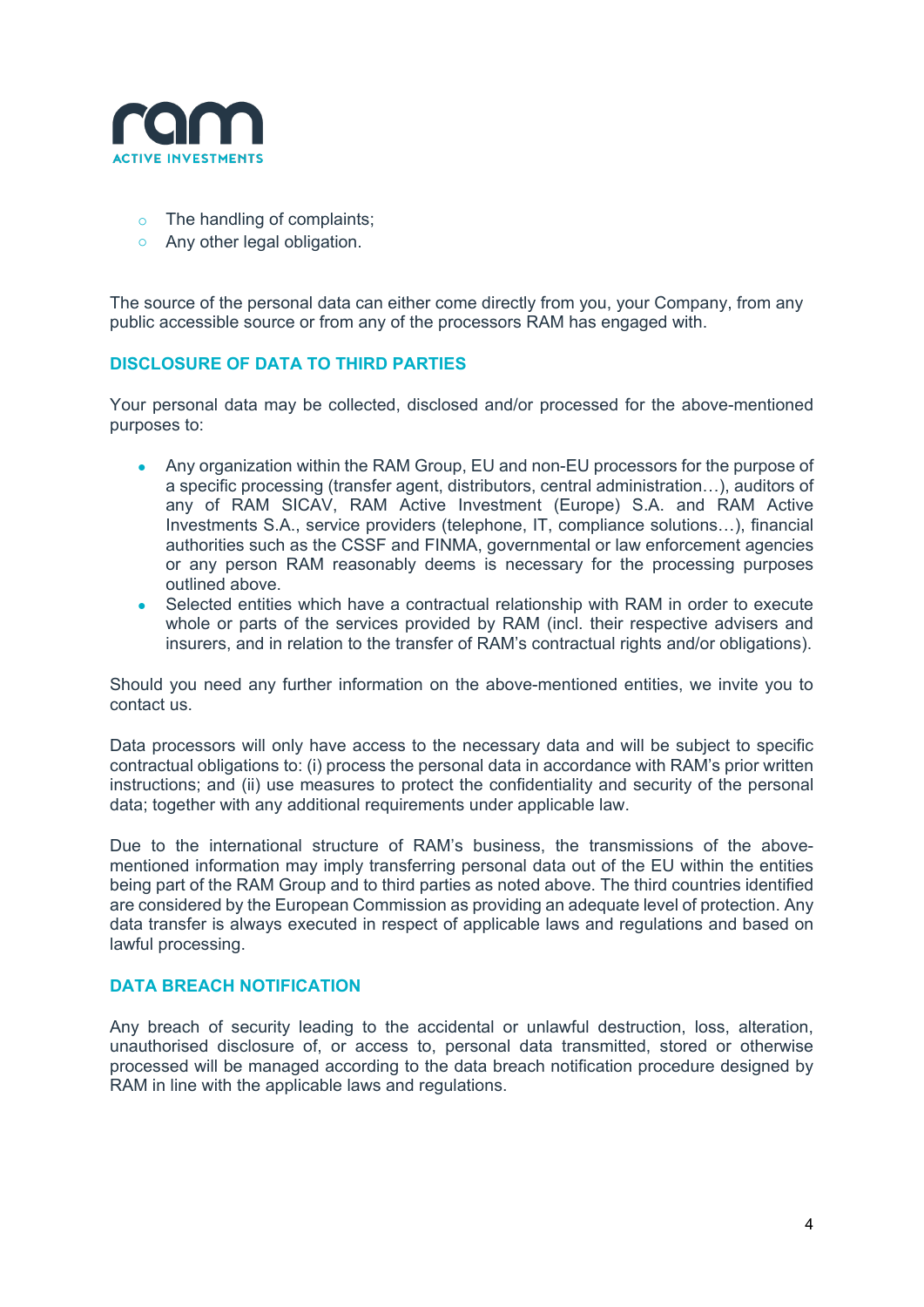

## **DATA RETENTION**

We will retain your personal information in accordance with applicable laws and for so long as it is needed.

According to GDPR[2](#page-4-0), personal data shall be kept in a form which permits identification of data subjects for no longer than is necessary for the purposes for which the personal data are processed; personal data may be stored for longer periods (up to 10 years) insofar as the personal data will be processed notably for archiving purposes in the public interest or statistical purposes subject to implementation of the appropriate technical and organizational measures required by the applicable Regulations in order to safeguard the rights and freedoms of the data subjects;

## **DATA MINIMISATION**

RAM only processes the personal data deemed required in connection with the purposes set out in this Notice.

## **DATA SECURITY**

Special attention is paid by RAM to the security of personal data. RAM has developed security measures to maintain data secured and ensure its confidentiality. RAM's processors will also need to ensure security of personal data and put in place the relevant guarantees to avoid their accidental loss, destruction or any damage. The level of security is proportionate to the level of risks presented by the processing. However, you are responsible for ensuring that any personal data that you send to RAM is sent securely.

As a complementary security measure, RAM trains its staff to raise awareness of the legal obligations and ensure compliant working practices.

## **TEAM IN CHARGE OF DATA PROTECTION**

In order to ensure the internal compliance of data protection rules, RAM has appointed a specific team in charge of data protection*.*

## **DATA ACCURACY**

To the best of its knowledge, RAM ensures that the data collected is accurate and makes efforts to keep it updated. The data subject has also the right to request the deletion/rectification of their personal data. Please refer below to the Section "*DATA SUBJECTS' RIGHTS*".

From time to time, RAM may ask you to confirm the accuracy of your personal data.

<span id="page-4-0"></span> $2$  Article 5.1 e)